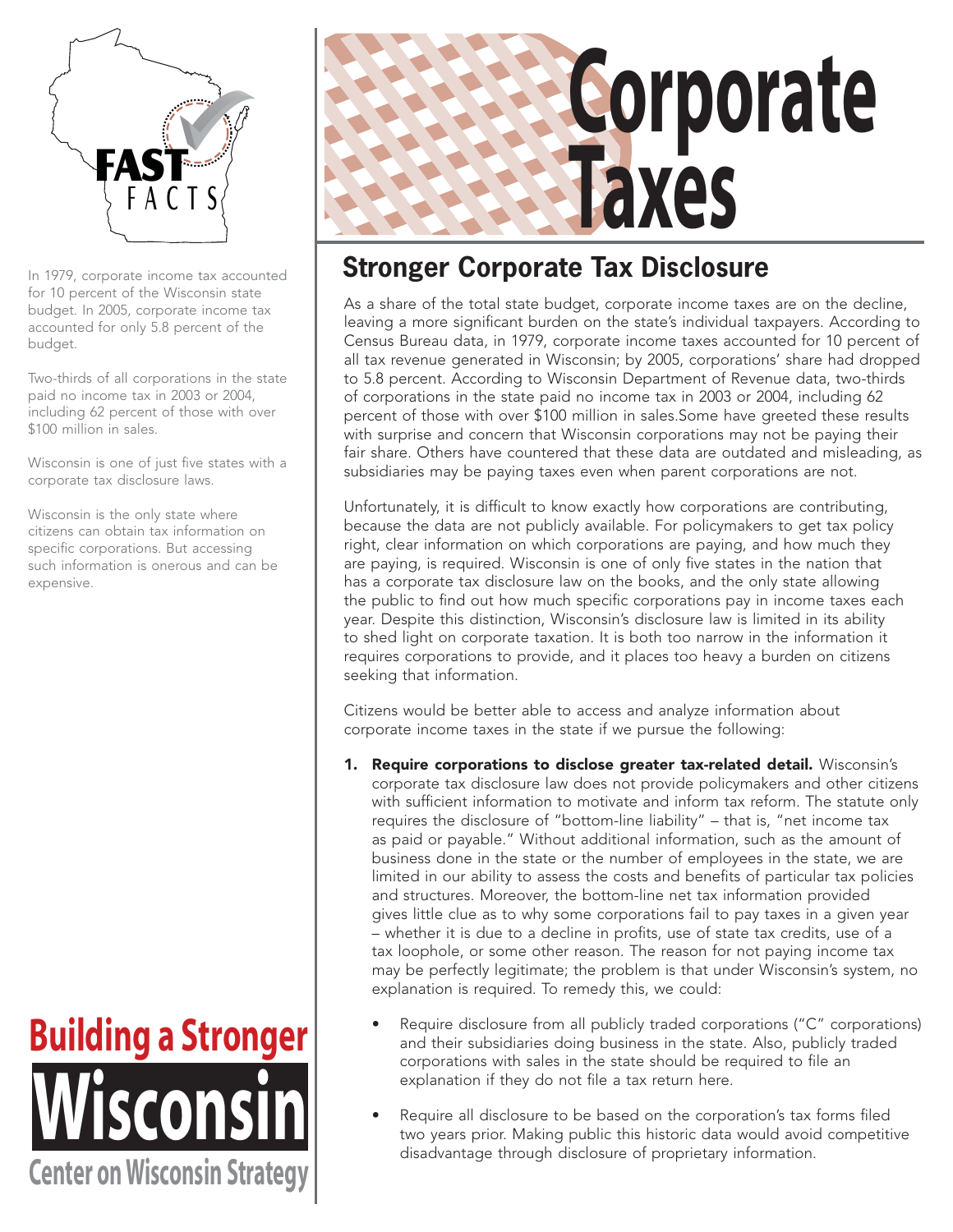#### Resources on Corporate Tax Disclosure:

State Corporate Tax Disclosure: The Next Step in Corporate Tax Reform, by Michael Mazerov, Center on Budget and Policy Priorities, February 2007. Available at: www.cbpp.org/2-13-07sfp.pdf

Wisconsin Tax Haven: The Corporate Contribution to State and Local Tax Revenue, a presentation by Jack Norman, Institute for Wisconsin's Future. Available at: www.wisconsinsfutureorg/taxes/ CorpTaxCompWithNumbers.ppt.

- Require that covered corporations disclose more precise information. This information, all of which is already compiled on corporate tax forms, includes: the corporation's name, headquarters address, the name and address of
	- the corporation's bottom line tax liability in the state;

any parent corporation, and the corporate ID number;

- any tax credits or exemptions claimed from the state, or any other state subsidies (grants, loans, etc.) that affect the corporation's taxable income;
- any operating losses or deductions claimed for the previous year that affects the corporation's stated taxable income; and
- the share of total income earned that is taxable in the state.
- Require information related to other commonly owned corporations, such as subsidiaries or parent corporations, whose tax situation has an effect on the corporation doing business in the state. This information includes profits reported by any other entity with which the corporation might have combined its profits for tax reporting purposes, and, if the corporation is a subsidiary, a disclosure of the overall profit reported to the Securities and Exchange Commission by the parent corporation.
- Require information to discern loopholes corporations might be using to lower state tax payments. This information includes whether the corporation has made royalty or rent payments to any subsidiary companies in the past year, and what the corporation's tax liability would have been in absence of Wisconsin's "single sales factor apportionment rule," which uses sales, without regard to payroll or location of property held, to determine Wisconsin's share of income taxes for multistate companies. This information would allow policymakers to determine effects of the rule.

## The Benefits of Disclosure: Measuring Corporate Tax Loopholes

One benefit of corporate tax disclosure is that it can shed light on tax loopholes that allow very profitable corporations to escape state taxes. Two particularly problematic loopholes have recently been identified at the state level, both of which might be addressed through good disclosure policy.

The first is the "Toys R Us-style loophole," in which multistate corporations shift taxable income from high tax states to "passive income" subsidiaries in states with low or zero corporate income tax. For years, until the practice was highlighted in a state supreme court case, South Carolina-based Toys R Us made royalty payments to Delaware-based Geoffrey Inc. for the use of Toys R Us trademarks and logos. Unlike South Carolina, Delaware does not tax companies whose only income comes from "intangible assets," such as trademarks. Thus Toys R Us was essentially moving income from taxing states to a non-taxing state. One way to expose this loophole is to require corporate disclosure of interest and royalty payments to subsidiaries. (For a summary of these loopholes, see "Tax Facts: Rhode Island's Disappearing Corporate Income Tax," Poverty Institute. Available at: www.povertyinstitute.org/matriarch/documents/CIT\_composite.pdf.)

Multistate corporations also sometimes take advantage of lax state "nexus rules," which set the bar for how much of a "physical presence" a company must have in a state in order to be responsible for state taxes for in-state sales. One way to expose this loophole is to require out-of-state companies that believe they do not owe any taxes in a particular state to disclose why they should not have to file tax returns on in-state sales.